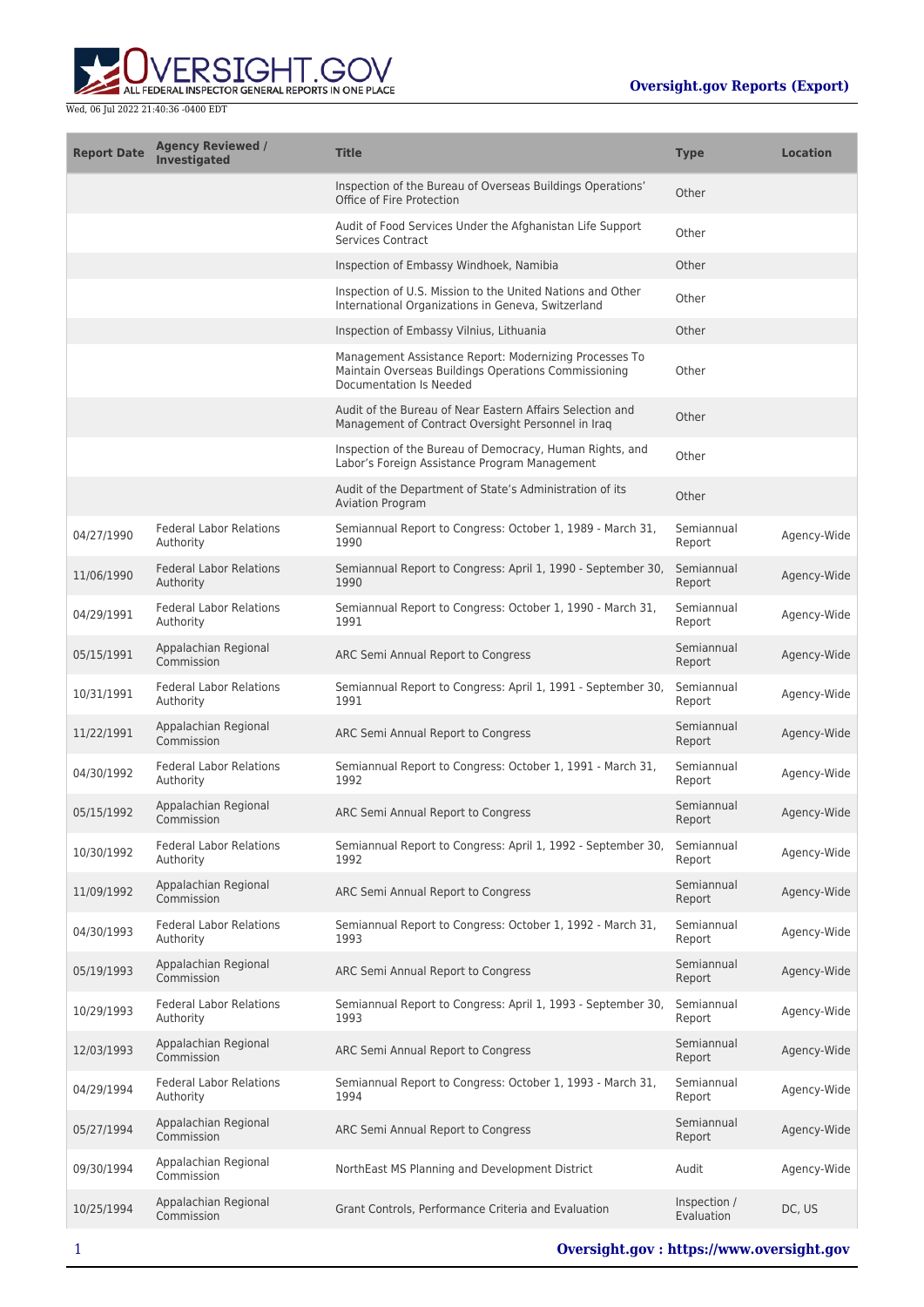## **Oversight.gov Reports (Export)**



| <b>Report Date</b> | <b>Agency Reviewed /</b><br>Investigated    | <b>Title</b>                                                         | <b>Type</b>                | <b>Location</b> |
|--------------------|---------------------------------------------|----------------------------------------------------------------------|----------------------------|-----------------|
| 10/26/1994         | <b>Federal Labor Relations</b><br>Authority | Semiannual Report to Congress: April 1, 1994 - September 30,<br>1994 | Semiannual<br>Report       | Agency-Wide     |
| 10/27/1994         | Appalachian Regional<br>Commission          | Regional Tourism Initiative                                          | Review                     | KY, US          |
| 12/05/1994         | Appalachian Regional<br>Commission          | I-1 Visa Waiver - MD                                                 | Inspection /<br>Evaluation | MD, US          |
| 12/05/1994         | Appalachian Regional<br>Commission          | ARC Semi Annual Report to Congress                                   | Semiannual<br>Report       | Agency-Wide     |
| 12/08/1994         | Appalachian Regional<br>Commission          | J-1 Visa Waiver - VA                                                 | Inspection /<br>Evaluation | VA, US          |
| 12/08/1994         | Appalachian Regional<br>Commission          | I-1 Visa Waiver - WV                                                 | Inspection /<br>Evaluation | WV, US          |
| 12/19/1994         | Appalachian Regional<br>Commission          | I-1 Visa Waiver - WV                                                 | Inspection /<br>Evaluation | WV, US          |
| 12/21/1994         | Appalachian Regional<br>Commission          | Review of the Research Foundation of State University of NY          | Review                     | NY, US          |
| 12/23/1994         | Appalachian Regional<br>Commission          | I-1 Visa Waiver - WV                                                 | Review                     | WV, US          |
| 01/04/1995         | Appalachian Regional<br>Commission          | WV Department of Commerce Labor and Environmental<br>Resources       | Audit                      | Agency-Wide     |
| 02/22/1995         | Appalachian Regional<br>Commission          | Consolidated Technical Assistance Grant - AL                         | Audit                      | AL, US          |
| 03/07/1995         | Appalachian Regional<br>Commission          | J-1 Visa Waiver - AL                                                 | Inspection /<br>Evaluation | AL, US          |
| 03/08/1995         | Appalachian Regional<br>Commission          | LEED Grant - Economic Development Institute                          | Audit                      | AL, US          |
| 03/09/1995         | Appalachian Regional<br>Commission          | J-1 Visa Waiver - AL                                                 | Inspection /<br>Evaluation | AL, US          |
| 03/28/1995         | Appalachian Regional<br>Commission          | Enterprise Development Program                                       | Audit                      | PA, US          |
| 03/28/1995         | Appalachian Regional<br>Commission          | Upper Catawba River Basin Water Quality Program                      | Audit                      | NC, US          |
| 03/28/1995         | Appalachian Regional<br>Commission          | <b>SEDA - Council of Governments</b>                                 | Audit                      | PA, US          |
| 03/28/1995         | Appalachian Regional<br>Commission          | Buckeye Hills-Hocking Valley Regional Development                    | Audit                      | OH, US          |
| 03/28/1995         | Appalachian Regional<br>Commission          | OH Valley Regional Development Commission                            | Audit                      | OH, US          |
| 03/28/1995         | Appalachian Regional<br>Commission          | NC Western Piedmont Council of Government                            | Audit                      | NC, US          |
| 03/28/1995         | Appalachian Regional<br>Commission          | SC Appalachian Council of Governments - RLF                          | Audit                      | SC, US          |
| 03/31/1995         | Appalachian Regional<br>Commission          | MS Resource Center Development Project                               | Audit                      | MS, US          |
| 03/31/1995         | Appalachian Regional<br>Commission          | Business Development RLF - SC                                        | Audit                      | Agency-Wide     |
| 03/31/1995         | Appalachian Regional<br>Commission          | Seneca Trail Resource Conservation and Development Council Review    |                            | NY, US          |
| 04/12/1995         | Appalachian Regional<br>Commission          | Excellence Project at Dalton High School                             | Audit                      | GA, US          |
| 04/25/1995         | Appalachian Regional<br>Commission          | Dental Care for Appalachia Children                                  | Audit                      | KY, US          |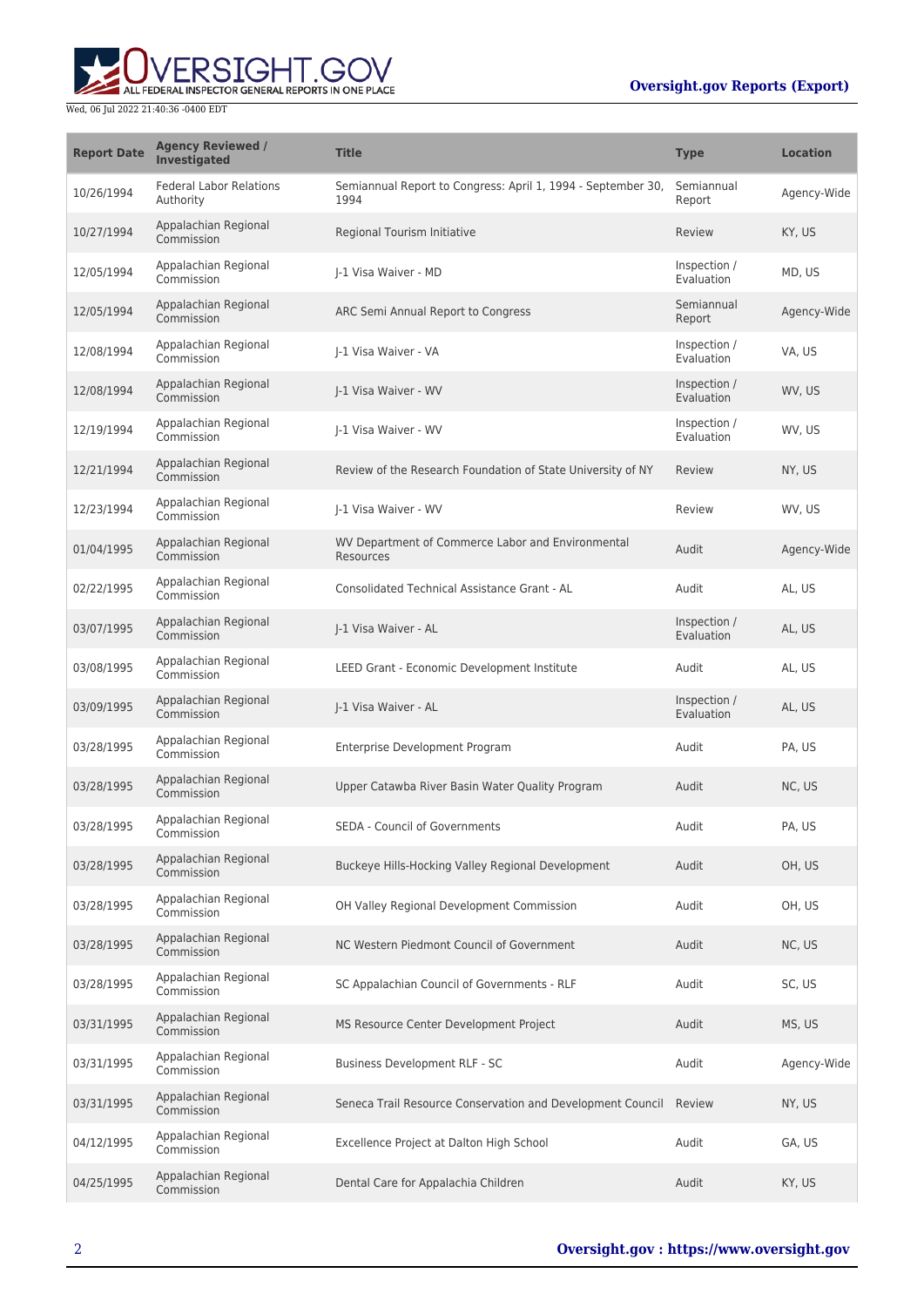## **Oversight.gov Reports (Export)**



| <b>Report Date</b> | <b>Agency Reviewed /</b><br><b>Investigated</b> | <b>Title</b>                                                                            | <b>Type</b>                | <b>Location</b> |
|--------------------|-------------------------------------------------|-----------------------------------------------------------------------------------------|----------------------------|-----------------|
| 04/27/1995         | Appalachian Regional<br>Commission              | Western MD Multi Bank Community Development Corporation                                 | Audit                      | MD, US          |
| 04/27/1995         | Appalachian Regional<br>Commission              | Western MD Community College Video Network                                              | Audit                      | MD, US          |
| 04/27/1995         | Appalachian Regional<br>Commission              | Tri-County Council for Western MD                                                       | Audit                      | MD, US          |
| 04/28/1995         | Appalachian Regional<br>Commission              | Building the Economic Cornerstone of WV                                                 | Review                     | WV, US          |
| 04/28/1995         | <b>Federal Labor Relations</b><br>Authority     | Semiannual Report to Congress: October 1, 1994 - March 31,<br>1995                      | Semiannual<br>Report       | Agency-Wide     |
| 05/01/1995         | Appalachian Regional<br>Commission              | Controls over Contracts/Grants with Expired Performance<br>Periods                      | Review                     | DC, US          |
| 05/02/1995         | Appalachian Regional<br>Commission              | NC Department of Administration - Consolidated Technical<br><b>Assistance Grant</b>     | Audit                      | NC, US          |
| 05/08/1995         | Appalachian Regional<br>Commission              | Review of Hindman Settlement School                                                     | Review                     | KY, US          |
| 05/18/1995         | Appalachian Regional<br>Commission              | ARC Semi Annual Report to Congress                                                      | Semiannual<br>Report       | Agency-Wide     |
| 06/05/1995         | Appalachian Regional<br>Commission              | Infrastructure Development for the 21st Century                                         | Audit                      | VA, US          |
| 06/20/1995         | Appalachian Regional<br>Commission              | Review of TN Center for Research and Development                                        | Review                     | TN, US          |
| 06/30/1995         | Appalachian Regional<br>Commission              | Full Time School/Summer Tutorial Program for Dyslexic<br>Students                       | Review                     | KY, US          |
| 07/11/1995         | Appalachian Regional<br>Commission              | NY State Summer Institutes Grant                                                        | Review                     | NY, US          |
| 08/01/1995         | Appalachian Regional<br>Commission              | <b>WV Telelearning Network</b>                                                          | Audit                      | WV, US          |
| 08/25/1995         | Appalachian Regional<br>Commission              | Review of Friendship House Inc.                                                         | Review                     | GA, US          |
| 09/25/1995         | Appalachian Regional<br>Commission              | Review of TN Department of Education Adult Literacy                                     | Review                     | Agency-Wide     |
| 09/26/1995         | Appalachian Regional<br>Commission              | Review of Ohio Department of Development, Appalachian<br>Industrial Re-training Project | Review                     | OH, US          |
| 09/28/1995         | Appalachian Regional<br>Commission              | Review of Health Care Information                                                       | Review                     | OH, US          |
| 09/30/1995         | Appalachian Regional<br>Commission              | Flexible Manufacturing Networks                                                         | Review                     | Agency-Wide     |
| 10/10/1995         | Appalachian Regional<br>Commission              | Review of Seedling Grants Program                                                       | Audit                      | KY, US          |
| 10/10/1995         | Appalachian Regional<br>Commission              | TN Department of Economic and Community Devlopment                                      | Audit                      | TN, US          |
| 11/03/1995         | Appalachian Regional<br>Commission              | ARC Semi Annual Report to Congress                                                      | Semiannual<br>Report       | Agency-Wide     |
| 11/29/1995         | Appalachian Regional<br>Commission              | RLF Enterprise Development Grants and Regional Incubator<br>Grant                       | Review                     | Agency-Wide     |
| 11/30/1995         | Appalachian Regional<br>Commission              | Rural Health Care Expansion Project                                                     | Review                     | WV, US          |
| 12/13/1995         | Appalachian Regional<br>Commission              | <b>Consolidated Technical Assistance Grant - NY</b>                                     | Audit                      | NY, US          |
| 12/15/1995         | Appalachian Regional<br>Commission              | J-1 Visa Waiver - KY                                                                    | Inspection /<br>Evaluation | KY, US          |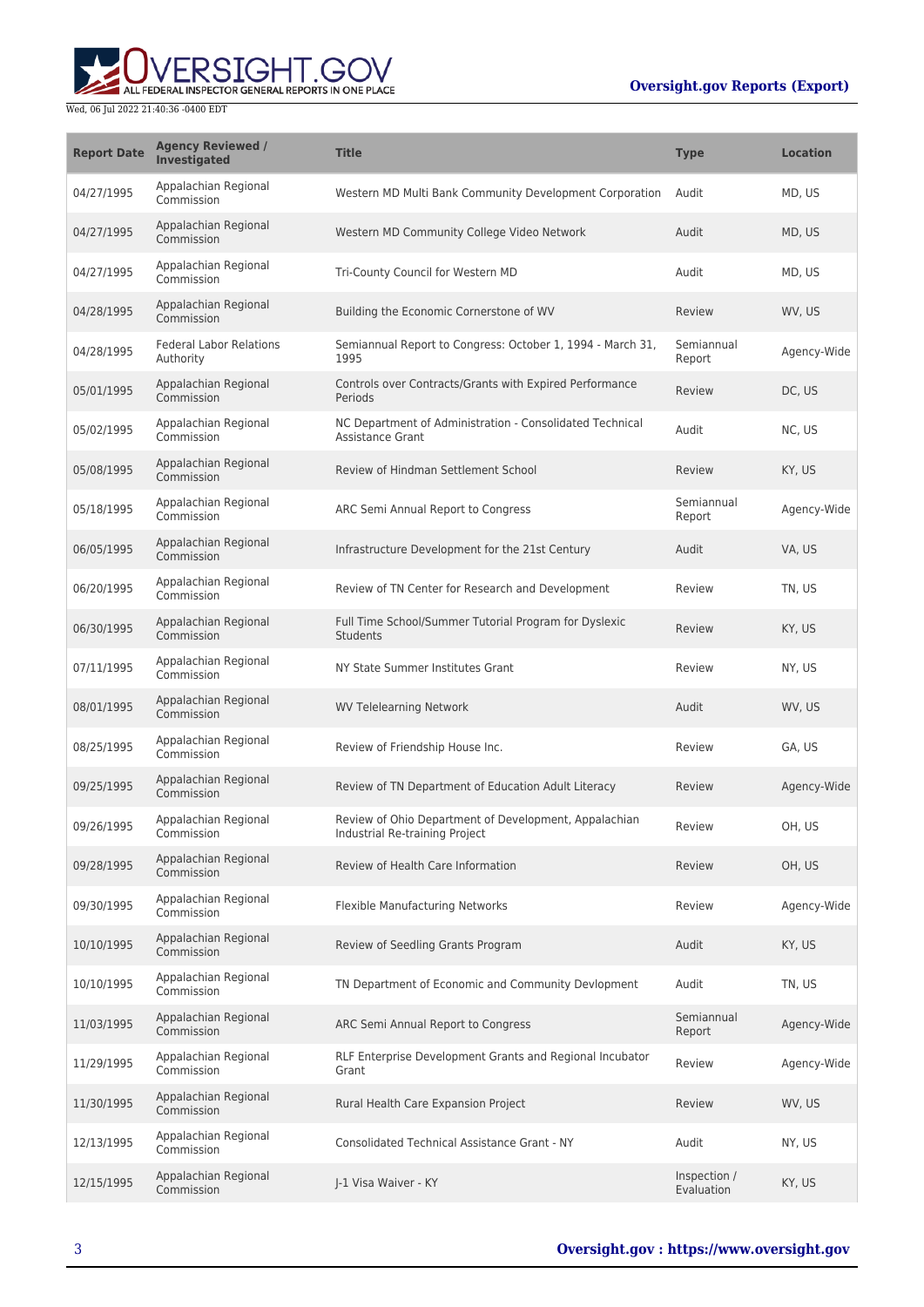# **RSIGHT.GOV** ALL FEDERAL INSPECTOR GENERAL REPORTS IN ONE PLACE

| <b>Report Date</b> | <b>Agency Reviewed /</b><br>Investigated    | <b>Title</b>                                                                                                         | <b>Type</b>                | <b>Location</b>              |
|--------------------|---------------------------------------------|----------------------------------------------------------------------------------------------------------------------|----------------------------|------------------------------|
| 12/15/1995         | Appalachian Regional<br>Commission          | I-1 Visa Waiver - WV                                                                                                 | Inspection /<br>Evaluation | WV, US                       |
| 12/18/1995         | Appalachian Regional<br>Commission          | J-1 Visa Waiver - Survey Selected Health Care Providers                                                              | Inspection /<br>Evaluation | Agency-Wide                  |
| 12/20/1995         | Appalachian Regional<br>Commission          | I-1 Visa Waiver - KY                                                                                                 | Inspection /<br>Evaluation | KY, US                       |
| 12/21/1995         | Appalachian Regional<br>Commission          | Appalachian Workforce Development Project                                                                            | Audit                      | PA, US                       |
| 01/02/1996         |                                             | 1993 CROP DISASTER PAYMENTS - BROOKS/JIM HOGG COS.,<br><b>TX</b>                                                     | Audit                      |                              |
| 01/02/1996         | Appalachian Regional<br>Commission          | Memorandum Report on ARC Travel Vouchers and<br><b>Reimbursement Calculations</b>                                    | Inspection /<br>Evaluation | DC, US                       |
| 01/17/1996         | Appalachian Regional<br>Commission          | Enhancing Manufacturing Competitiveness in Appalachia                                                                | Audit                      | OH, US                       |
| 02/28/1996         | Appalachian Regional<br>Commission          | Review of Onan Corporation Employee Training Program                                                                 | Audit                      | AL, US                       |
| 03/21/1996         | Appalachian Regional<br>Commission          | Response to Survey on Grantee Claims Processing                                                                      | Inspection /<br>Evaluation | DC, US                       |
| 03/22/1996         | Appalachian Regional<br>Commission          | Interim Survey Report of ARC Grants Awarded for Industrial<br>Park Site Improvements                                 | Inspection /<br>Evaluation | Agency-Wide                  |
| 03/26/1996         | Appalachian Regional<br>Commission          | Report on Research Foundation of SUNY Regional<br>Development Initiative to Enhance Manufacturing<br>Competitiveness | Review                     | NY, US                       |
| 03/27/1996         | Appalachian Regional<br>Commission          | Three River Waste Management Authority                                                                               | Audit                      | MS, US                       |
| 03/29/1996         | Appalachian Regional<br>Commission          | J-1 Visa Waiver - SC                                                                                                 | Inspection /<br>Evaluation | SC, US                       |
| 04/03/1996         | Appalachian Regional<br>Commission          | J-1 Visa Waiver - SC                                                                                                 | Inspection /<br>Evaluation | SC, US                       |
| 04/03/1996         | Appalachian Regional<br>Commission          | Cullman Water Reservoir Project                                                                                      | Audit                      | AL, US                       |
| 04/19/1996         | Appalachian Regional<br>Commission          | Review of Interactive Distance Learning Network                                                                      | Audit                      | AL, US                       |
| 04/29/1996         | <b>Federal Labor Relations</b><br>Authority | Semiannual Report to Congress: October 1, 1995 - March 31,<br>1996                                                   | Semiannual<br>Report       | Agency-Wide                  |
| 05/01/1996         | Appalachian Regional<br>Commission          | Immunization Outreach Program for Appalachian Children                                                               | Audit                      | SC, US                       |
| 05/02/1996         | Appalachian Regional<br>Commission          | Consolidated Technical Assistance Grant - MS                                                                         | Audit                      | • MS, US<br>$\bullet$ MS, US |
| 05/05/1996         | Appalachian Regional<br>Commission          | Financial Statements and Single Audit Review - North Central<br>PA                                                   | Inspection /<br>Evaluation | Agency-Wide                  |
| 05/15/1996         | Appalachian Regional<br>Commission          | WV Rural Development Council Empowerment Zone &<br><b>Enterprise Communities Program</b>                             | Audit                      | WV, US                       |
| 05/15/1996         | Appalachian Regional<br>Commission          | Kanawha County Schools Regulatory Training Center                                                                    | Audit                      | WV, US                       |
| 05/15/1996         | Appalachian Regional<br>Commission          | Alliance for the Arts                                                                                                | Audit                      | WV, US                       |
| 05/17/1996         | Appalachian Regional<br>Commission          | ARC Semi Annual Report to Congress                                                                                   | Semiannual<br>Report       | Agency-Wide                  |
| 05/29/1996         | Appalachian Regional<br>Commission          | ARC Memorandums of Understanding and Agreement                                                                       | Review                     | Agency-Wide                  |
| 06/14/1996         | Appalachian Regional<br>Commission          | NC Department of Human Resources                                                                                     | Audit                      | NC, US                       |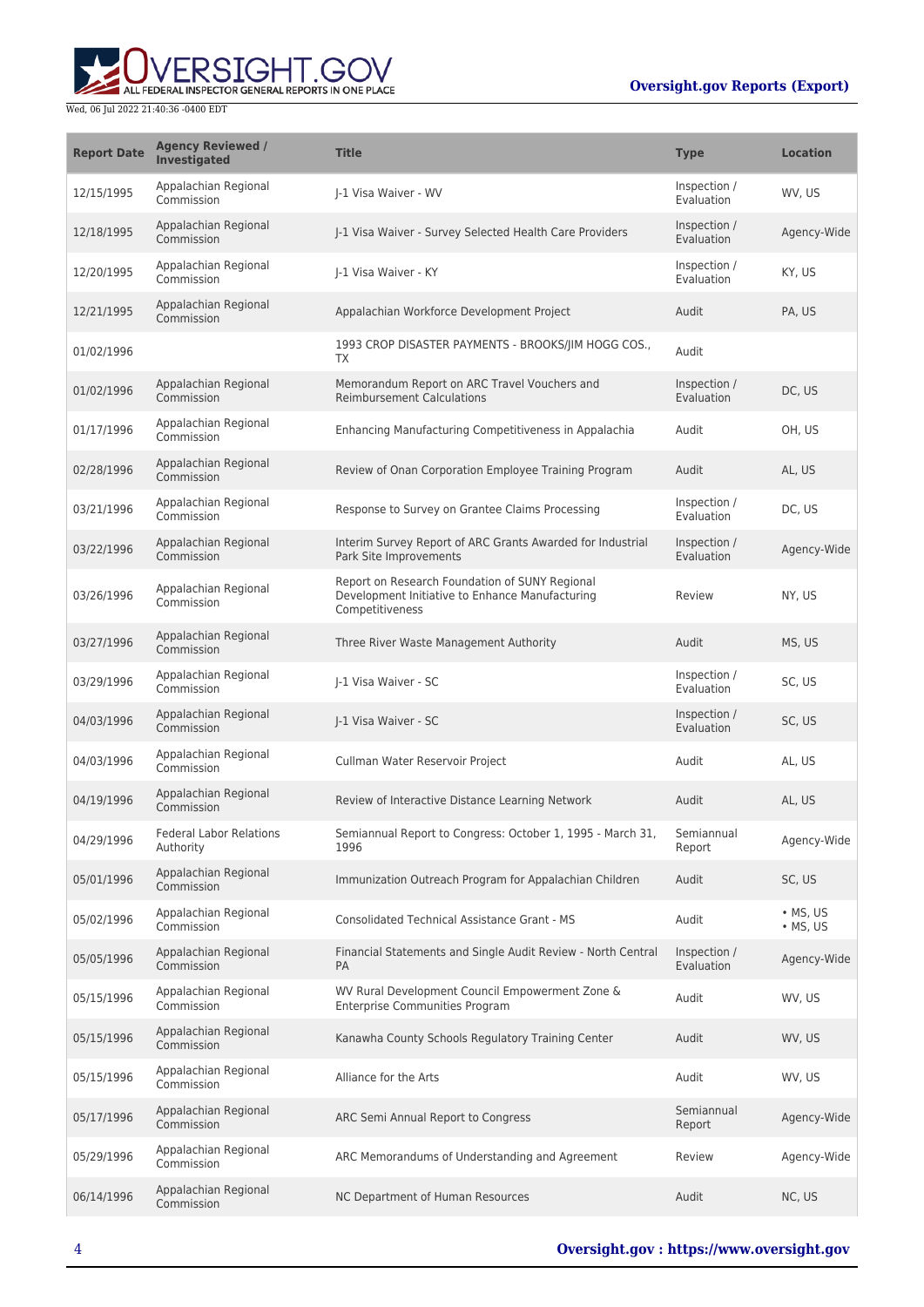

| <b>Report Date</b> | <b>Agency Reviewed /</b><br>Investigated | <b>Title</b>                                                                                      | <b>Type</b>                | <b>Location</b>                  |
|--------------------|------------------------------------------|---------------------------------------------------------------------------------------------------|----------------------------|----------------------------------|
| 07/12/1996         | Appalachian Regional<br>Commission       | Towns County Drop-out Prevention Project                                                          | Audit                      | GA, US                           |
| 07/19/1996         | Appalachian Regional<br>Commission       | Murray County Apprenticeship Program                                                              | Audit                      | GA, US                           |
| 07/25/1996         | Appalachian Regional<br>Commission       | Volunteers for Communities Program                                                                | Audit                      | VA, US                           |
| 07/30/1996         | Appalachian Regional<br>Commission       | Consolidated Technical Assistance Grant - PA                                                      | Audit                      | PA, US                           |
| 07/31/1996         | Appalachian Regional<br>Commission       | Whitfield County Apprenticeship Program                                                           | Audit                      | GA, US                           |
| 07/31/1996         | Appalachian Regional<br>Commission       | <b>Review of Status of Service Contracts</b>                                                      | Review                     | DC, US                           |
| 08/01/1996         | Appalachian Regional<br>Commission       | Controls over Contracts/Grants with Expired Performance<br>Periods                                | Review                     | DC, US                           |
| 08/02/1996         | Appalachian Regional<br>Commission       | I-1 Visa Waiver - GA                                                                              | Inspection /<br>Evaluation | GA, US                           |
| 08/16/1996         | Appalachian Regional<br>Commission       | Southern Technology Council                                                                       | Review                     | Agency-Wide                      |
| 08/16/1996         | Appalachian Regional<br>Commission       | Southern Growth Policies Board                                                                    | Audit                      | Agency-Wide                      |
| 08/16/1996         | Appalachian Regional<br>Commission       | Southern Technology Council                                                                       | Review                     | Agency-Wide                      |
| 08/27/1996         | Appalachian Regional<br>Commission       | Digitization of Cadastral Maps                                                                    | Review                     | VA, US                           |
| 08/27/1996         | Appalachian Regional<br>Commission       | Southern Tier East Regional Development Board - NY                                                | Audit                      | NY, US                           |
| 08/28/1996         | Appalachian Regional<br>Commission       | MD Department of Business and Economic Development                                                | Audit                      | MD, US                           |
| 08/28/1996         | Appalachian Regional<br>Commission       | Report of Applying Agreed-Upon Procedures - MD Department<br>of Business and Economic Development | Audit                      | MD, US                           |
| 08/30/1996         | Appalachian Regional<br>Commission       | LDD and the Multi-County Shared and Distributed GIS System                                        | Audit                      | VA, US                           |
| 09/08/1996         |                                          | EMERGENCY FEED PROGRAM IN TEXAS                                                                   | Audit                      |                                  |
| 09/11/1996         | Appalachian Regional<br>Commission       | Report of Applying Agreed-Upon Procedures - Concord College Audit                                 |                            | WV, US                           |
| 09/17/1996         | Appalachian Regional<br>Commission       | Local Affiliate Matching Grant Program                                                            | Audit                      | KY, US                           |
| 09/23/1996         | Appalachian Regional<br>Commission       | Memorandum Report on the Review of the Regional VI<br>Planning and Development Council            | Audit                      | WV, US                           |
| 09/30/1996         | Appalachian Regional<br>Commission       | I-1 Visa Waiver - MS                                                                              | Inspection /<br>Evaluation | $\cdot$ TN, US<br>$\cdot$ TN, US |
| 09/30/1996         | Appalachian Regional<br>Commission       | America's Scenic Triangle Tourism Inititative                                                     | Audit                      | TN, US                           |
| 09/30/1996         | Appalachian Regional<br>Commission       | Enterprise Development Program                                                                    | Audit                      | PA, US                           |
| 09/30/1996         | Appalachian Regional<br>Commission       | Accelerated Grinder Trainer Program                                                               | Audit                      | PA, US                           |
| 09/30/1996         | Appalachian Regional<br>Commission       | Administrative Grant and Enterprise Development Grant                                             | Audit                      | PA, US                           |
| 10/01/1996         | Appalachian Regional<br>Commission       | Review of Jesse Owens Memorial Park Project                                                       | Review                     | AL, US                           |
| 10/10/1996         | Appalachian Regional<br>Commission       | Review of Tourism Project                                                                         | Audit                      | MS, US                           |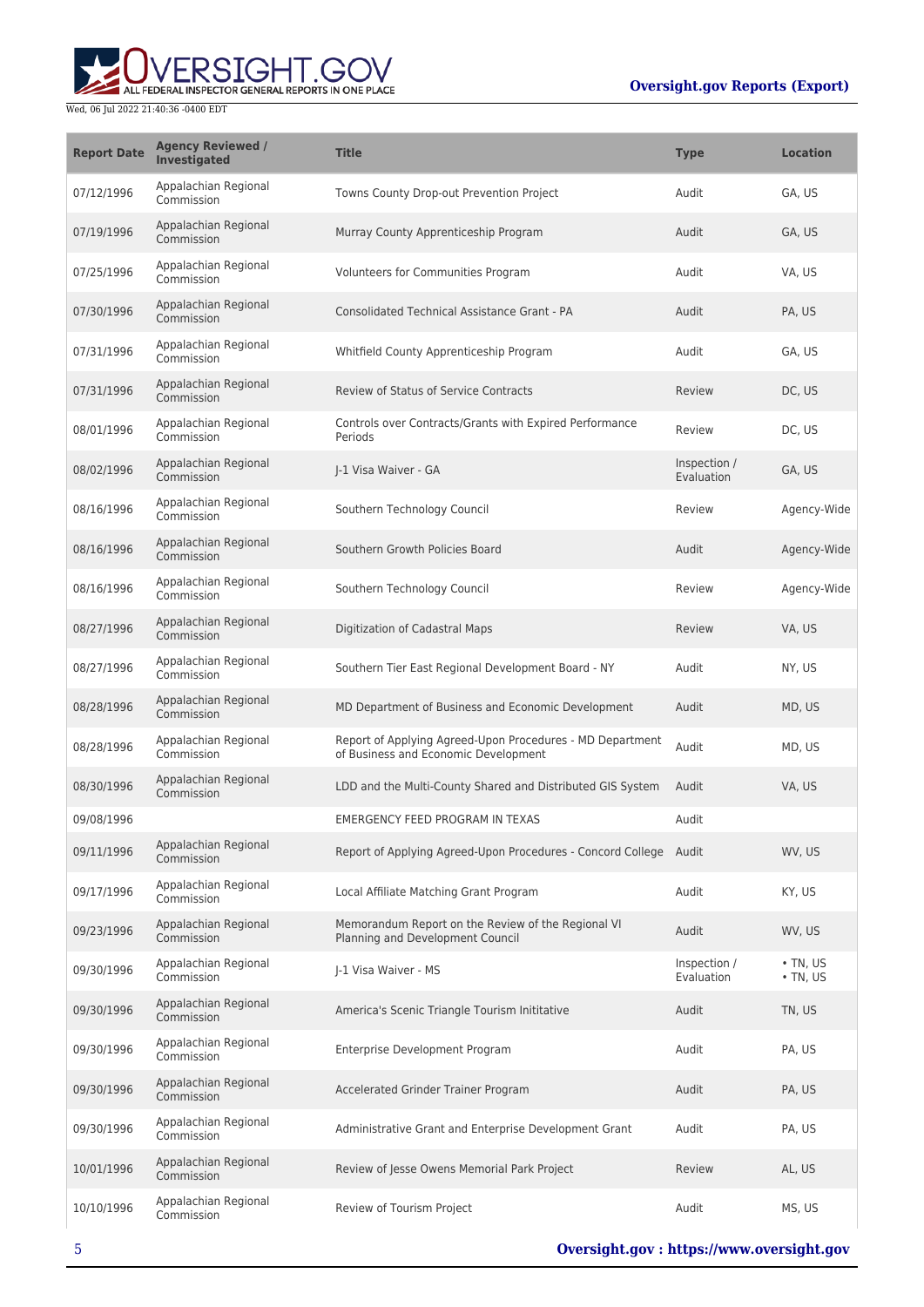

| <b>Report Date</b> | <b>Agency Reviewed /</b><br>Investigated    | <b>Title</b>                                                                        | <b>Type</b>                | <b>Location</b> |
|--------------------|---------------------------------------------|-------------------------------------------------------------------------------------|----------------------------|-----------------|
| 10/11/1996         | Appalachian Regional<br>Commission          | Implementation of the Family Center                                                 | Audit                      | PA, US          |
| 10/15/1996         | Appalachian Regional<br>Commission          | Alliance for Manufacturing Competitiveness Phase II                                 | Audit                      | NY, US          |
| 10/18/1996         | Appalachian Regional<br>Commission          | Municipal Partnership Demonstration                                                 | Audit                      | NY, US          |
| 10/18/1996         | Appalachian Regional<br>Commission          | Rail Line Preservation                                                              | Audit                      | NY, US          |
| 10/18/1996         | Appalachian Regional<br>Commission          | Southern Tier West Regional Planning and Development                                | Audit                      | NY, US          |
| 10/22/1996         | Appalachian Regional<br>Commission          | J-1 Visa Waiver - MS                                                                | Inspection /<br>Evaluation | Agency-Wide     |
| 10/25/1996         | Appalachian Regional<br>Commission          | J-1 Waiver Program MDO Medical Services, Inc.                                       | Inspection /<br>Evaluation | Agency-Wide     |
| 10/25/1996         | Appalachian Regional<br>Commission          | <b>Housing Technical Assistance</b>                                                 | Audit                      | NY, US          |
| 10/29/1996         | Appalachian Regional<br>Commission          | Memorandum on Concord College WV                                                    | Audit                      | WV, US          |
| 10/31/1996         | <b>Federal Labor Relations</b><br>Authority | Semiannual Report to Congress: April 1, 1996 - September 30,<br>1996                | Semiannual<br>Report       | Agency-Wide     |
| 11/01/1996         | Appalachian Regional<br>Commission          | J-1 Visa Waiver - SC                                                                | Inspection /<br>Evaluation | SC, US          |
| 11/29/1996         | Appalachian Regional<br>Commission          | ARC Semi Annual Report to Congress                                                  | Semiannual<br>Report       | Agency-Wide     |
| 12/23/1996         | Appalachian Regional<br>Commission          | Development of long term strategic for economic<br>development                      | Audit                      | KY, US          |
| 01/07/1997         | Appalachian Regional<br>Commission          | Review of Equipment Purchase with ARC Grant Funds                                   | Inspection /<br>Evaluation | SC, US          |
| 01/14/1997         | Appalachian Regional<br>Commission          | Newborn Screening Project                                                           | Audit                      | AL, US          |
| 01/28/1997         | Appalachian Regional<br>Commission          | Home Health Telecommunications Project & Nurse<br>Practitioner Telemedicine Project | Audit                      | SC, US          |
| 02/18/1997         | Appalachian Regional<br>Commission          | J-1 Visa Waiver - KY                                                                | Inspection /<br>Evaluation | KY, US          |
| 02/20/1997         | Appalachian Regional<br>Commission          | Report on Applying Agreed Upon Procedures to NC<br>Department of Administration     | Audit                      | NC, US          |
| 02/20/1997         | Appalachian Regional<br>Commission          | Report of Applying Agreed-Upon Procedures - NC Department<br>of Administration      | Audit                      | NC, US          |
| 03/03/1997         | Appalachian Regional<br>Commission          | Cooperative Tourism Marketing Program to Attract German<br><b>Travelers</b>         | Audit                      | OH, US          |
| 03/12/1997         | Appalachian Regional<br>Commission          | Heritage Corridor Project                                                           | Audit                      | SC, US          |
| 03/19/1997         | Appalachian Regional<br>Commission          | Development Support System                                                          | Audit                      | SC, US          |
| 03/19/1997         | Appalachian Regional<br>Commission          | Library Telecommunications/Computer Network Project                                 | Audit                      | SC, US          |
| 03/26/1997         | Appalachian Regional<br>Commission          | Update Report on Controls and Contacts with Expired<br>Performance Periods          | Inspection /<br>Evaluation | DC, US          |
| 04/28/1997         | Appalachian Regional<br>Commission          | Community Oriented Health Care Project - Financial<br>Statement                     | Audit                      | WV, US          |
| 04/28/1997         | Appalachian Regional<br>Commission          | Land Use Plan                                                                       | Audit                      | PA, US          |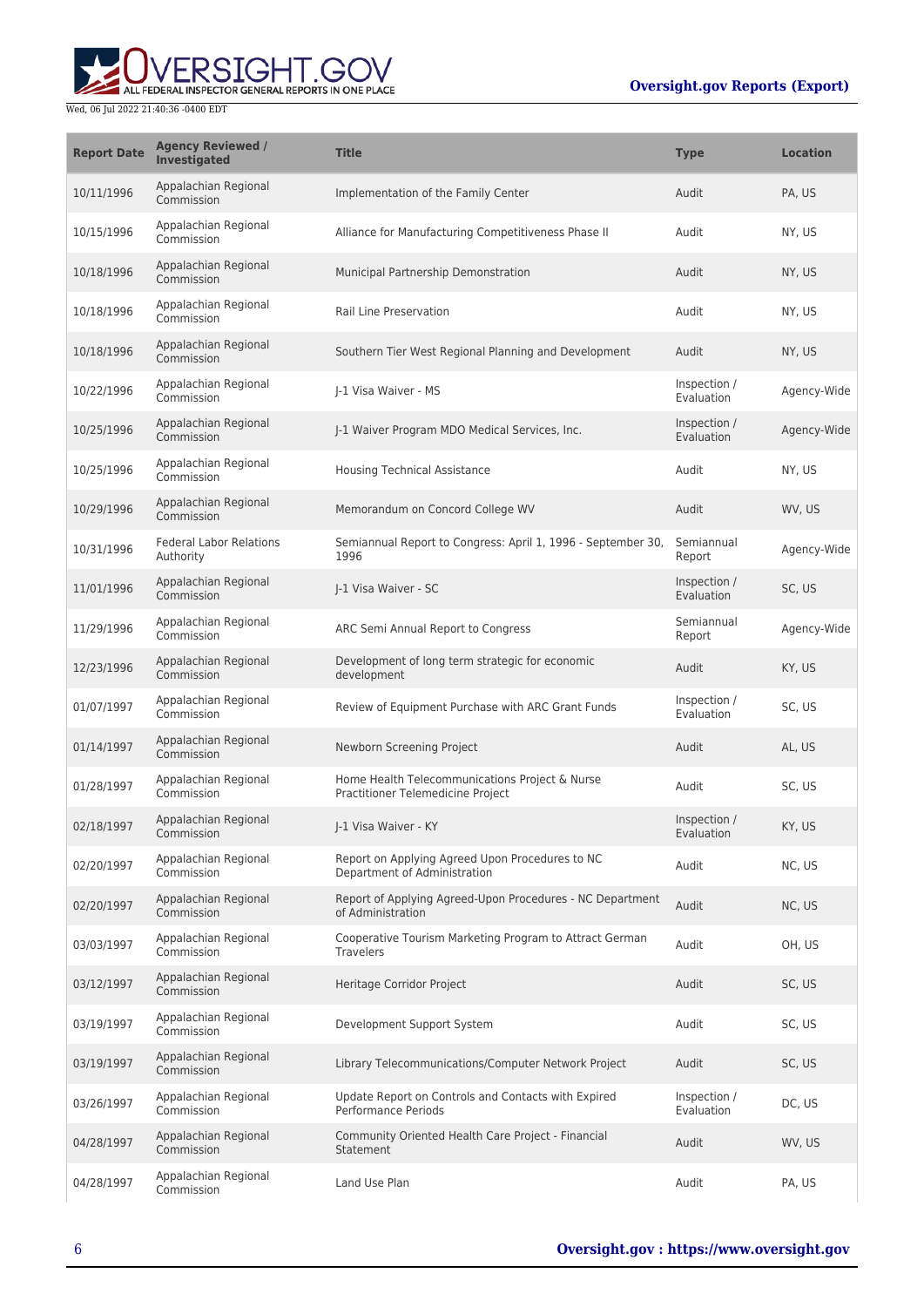# ALL FEDERAL INSPECTOR GENERAL REPORTS IN ONE PLACE Wed, 06 Jul 2022 21:40:36 -0400 EDT

| <b>Report Date</b> | <b>Agency Reviewed /</b><br><b>Investigated</b> | <b>Title</b>                                                                 | <b>Type</b>                | <b>Location</b> |
|--------------------|-------------------------------------------------|------------------------------------------------------------------------------|----------------------------|-----------------|
| 04/28/1997         | Appalachian Regional<br>Commission              | Geotechnical Study for Construction of the Crystal Lake Dam<br>and Reservoir | Audit                      | KY, US          |
| 04/28/1997         | Appalachian Regional<br>Commission              | The Launching Pad - A Business Planning Center                               | Audit                      | KY, US          |
| 04/30/1997         | <b>Federal Labor Relations</b><br>Authority     | Semiannual Report to Congress: October 1, 1996 - March 31,<br>1997           | Semiannual<br>Report       | Agency-Wide     |
| 05/07/1997         | Appalachian Regional<br>Commission              | Technology Learning Center for Workforce Academy                             | Audit                      | GA, US          |
| 05/15/1997         | Appalachian Regional<br>Commission              | Technology for Literacy Program Phase II                                     | Audit                      | GA, US          |
| 05/22/1997         | Appalachian Regional<br>Commission              | ARC Semi Annual Report to Congress                                           | Semiannual<br>Report       | Agency-Wide     |
| 05/27/1997         | Appalachian Regional<br>Commission              | MD Department of Transportation State Highway<br>Administration              | Audit                      | MD, US          |
| 07/02/1997         | Appalachian Regional<br>Commission              | Development of a Strategic Vision for the Economy of the<br>state            | Audit                      | TN, US          |
| 07/09/1997         | Appalachian Regional<br>Commission              | Technology 2020                                                              | Audit                      | TN, US          |
| 07/21/1997         | Appalachian Regional<br>Commission              | <b>Consolidated Technical Assistance Grant - KY</b>                          | Audit                      | KY, US          |
| 07/25/1997         | Appalachian Regional<br>Commission              | KY Appalachia Task Force Strategic Planning Initiative                       | Audit                      | KY, US          |
| 07/29/1997         | Appalachian Regional<br>Commission              | Enhancing Microcomputer Capacity for Improved Capital<br>Planning            | Audit                      | NY, US          |
| 07/31/1997         | Appalachian Regional<br>Commission              | Rural NY Health Network Project                                              | Audit                      | NY, US          |
| 08/04/1997         | Appalachian Regional<br>Commission              | Regional Geographic Information System                                       | Audit                      | PA, US          |
| 08/04/1997         | Appalachian Regional<br>Commission              | Sustainable Communities Initiative                                           | Audit                      | KY, US          |
| 08/13/1997         | Appalachian Regional<br>Commission              | Advanced Manufacturing Resource Center                                       | Audit                      | NY, US          |
| 08/21/1997         | Appalachian Regional<br>Commission              | Memorandum Report on Contracting and Procurement<br>Practices                | Audit                      | PA, US          |
| 08/27/1997         | Appalachian Regional<br>Commission              | Base Quality System Development and Implementation<br>Project                | Audit                      | NY, US          |
| 09/10/1997         | Appalachian Regional<br>Commission              | J-1 Visa Waiver - AL                                                         | Inspection /<br>Evaluation | AL, US          |
| 09/16/1997         | Appalachian Regional<br>Commission              | Status of Chautaugua County Industrial Development Agency                    | Audit                      | Agency-Wide     |
| 09/23/1997         | Appalachian Regional<br>Commission              | Workforce Development Project                                                | Audit                      | PA, US          |
| 09/23/1997         | Appalachian Regional<br>Commission              | State Wide Manufacturing Marketing Network                                   | Audit                      | PA, US          |
| 09/30/1997         | Appalachian Regional<br>Commission              | J-1 Visa Waiver - WV                                                         | Inspection /<br>Evaluation | WV, US          |
| 10/21/1997         | Appalachian Regional<br>Commission              | ARC FY 2007 Financial Management System                                      | Inspection /<br>Evaluation | DC, US          |
| 10/31/1997         | <b>Federal Labor Relations</b><br>Authority     | Semiannual Report to Congress: April 1, 1997 - September 30,<br>1997         | Semiannual<br>Report       | Agency-Wide     |
| 11/18/1997         | Appalachian Regional<br>Commission              | Review of Northeast AL Manufacturing Technology<br>Consortium                | Audit                      | AL, US          |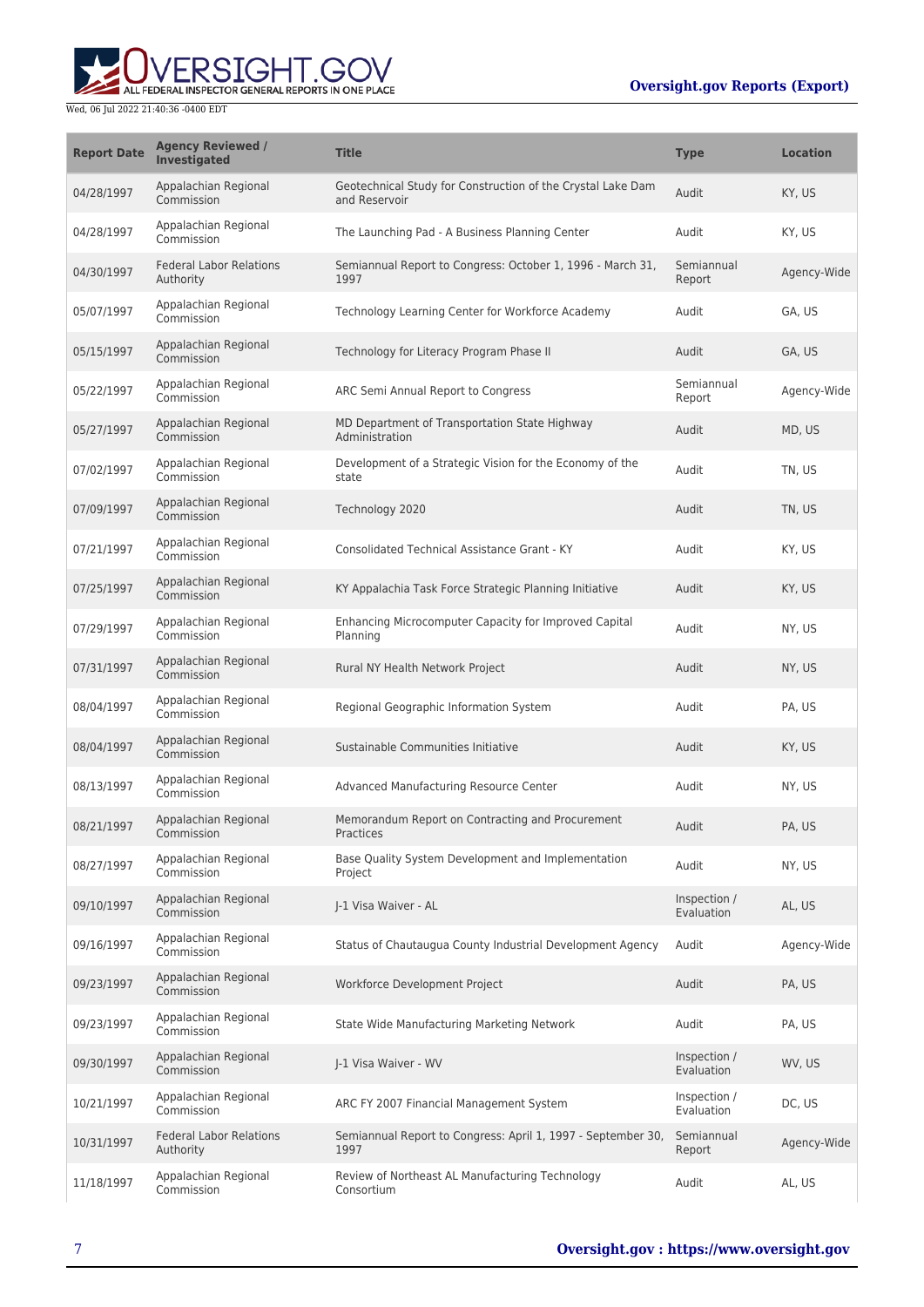

| <b>Report Date</b> | <b>Agency Reviewed /</b><br><b>Investigated</b> | <b>Title</b>                                                                                 | <b>Type</b>                | <b>Location</b> |
|--------------------|-------------------------------------------------|----------------------------------------------------------------------------------------------|----------------------------|-----------------|
| 11/20/1997         | Appalachian Regional<br>Commission              | Distance Learning Expansion Project                                                          | Audit                      | MD, US          |
| 11/20/1997         | Appalachian Regional<br>Commission              | Integrated Microscope Facility                                                               | Audit                      | MD, US          |
| 11/25/1997         | Appalachian Regional<br>Commission              | ARC Semi Annual Report to Congress                                                           | Semiannual<br>Report       | Agency-Wide     |
| 11/27/1997         | Appalachian Regional<br>Commission              | High Performance Computing Equipment for Industry and<br>Academia                            | Audit                      | MD, US          |
| 12/18/1997         | Appalachian Regional<br>Commission              | <b>Consolidated Technical Assistance Grant - PA</b>                                          | Audit                      | PA, US          |
| 12/31/1997         | Appalachian Regional<br>Commission              | Tri-County Council for Western MD                                                            | Audit                      | MD, US          |
| 01/08/1998         | Appalachian Regional<br>Commission              | Review of Leadership and Civic Infrastructure Initiative Project Audit                       |                            | MS, US          |
| 01/12/1998         | Appalachian Regional<br>Commission              | Technology Development Incubator                                                             | Audit                      | SC, US          |
| 01/13/1998         | Appalachian Regional<br>Commission              | <b>Consolidated Technical Assistance Grant - TN</b>                                          | Audit                      | TN, US          |
| 01/16/1998         | Appalachian Regional<br>Commission              | International Business Development in Appalachia TN                                          | Audit                      | TN, US          |
| 02/02/1998         | Appalachian Regional<br>Commission              | Internal Strategic Planning                                                                  | Audit                      | AL, US          |
| 02/04/1998         | Appalachian Regional<br>Commission              | J-1 Visa Waiver - NC                                                                         | Inspection /<br>Evaluation | Agency-Wide     |
| 02/13/1998         | Appalachian Regional<br>Commission              | Morehead State University/St. Clair Medical Center Child Care<br>Center                      | Audit                      | GA, US          |
| 02/13/1998         | Appalachian Regional<br>Commission              | Historic Resource Development Project                                                        | Audit                      | KY, US          |
| 02/26/1998         | Appalachian Regional<br>Commission              | Report of Applying Agreed-Upon Procedures - Appalachian<br>School of Law                     | Audit                      | VA, US          |
| 02/26/1998         | Appalachian Regional<br>Commission              | VA Department of Housing and Community Development                                           | Audit                      | VA, US          |
| 02/28/1998         | Office of Personnel<br>Management               | Report on the Use of Silent PPOs In The Federal Employees<br><b>Health Benefits Program</b>  | Other                      |                 |
| 03/10/1998         | Appalachian Regional<br>Commission              | Marketing and Business Expansion Program                                                     | Audit                      | PA, US          |
| 03/11/1998         | Appalachian Regional<br>Commission              | Report of Applying Agreed-Upon Procedures                                                    | Audit                      | WV, US          |
| 03/12/1998         | Appalachian Regional<br>Commission              | Manufacturing Assistance Center                                                              | Audit                      | PA, US          |
| 03/13/1998         | Appalachian Regional<br>Commission              | Clay County Board of Health                                                                  | Audit                      | WV, US          |
| 03/16/1998         | Appalachian Regional<br>Commission              | I-1 Visa Waiver - TN                                                                         | Inspection /<br>Evaluation | Agency-Wide     |
| 03/17/1998         | Appalachian Regional<br>Commission              | Report of Applying Agreed-Upon Procedures - The Economic<br>Planning and Development Council | Audit                      | PA, US          |
| 03/18/1998         | Appalachian Regional<br>Commission              | J-1 Visa Waiver - GA                                                                         | Inspection /<br>Evaluation | GA, US          |
| 03/20/1998         | Appalachian Regional<br>Commission              | Report of Applying Agreed-Upon Procedures - The PA State<br>University                       | Audit                      | PA, US          |
| 03/25/1998         | Appalachian Regional<br>Commission              | Textile and Carpet Information Exchange Service<br>Demonstration                             | Audit                      | GA, US          |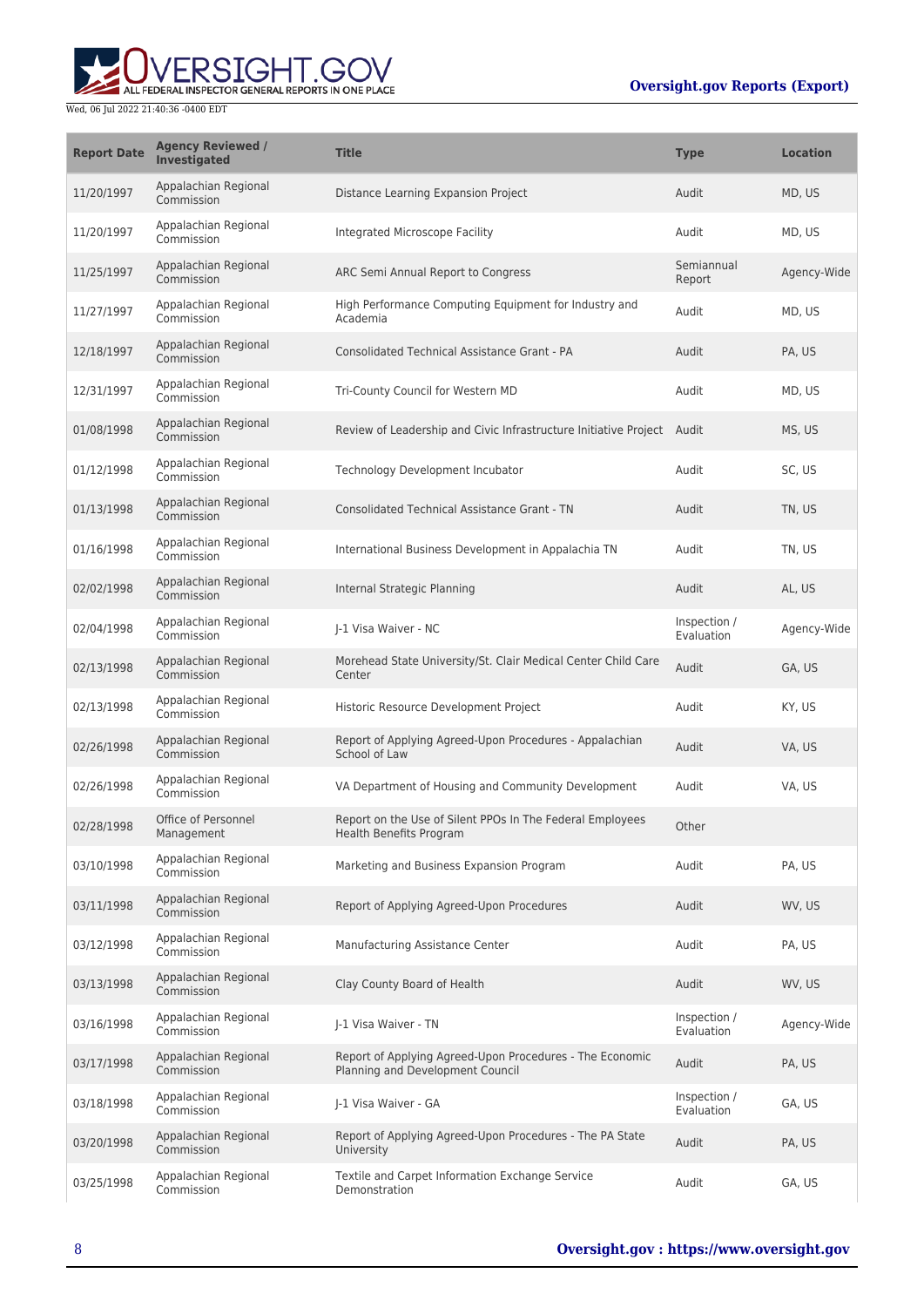

| <b>Report Date</b> | <b>Agency Reviewed /</b><br><b>Investigated</b> | <b>Title</b>                                                                        | <b>Type</b>                | <b>Location</b> |
|--------------------|-------------------------------------------------|-------------------------------------------------------------------------------------|----------------------------|-----------------|
| 03/26/1998         | Appalachian Regional<br>Commission              | Survey Report of ARC Grants Awarded for infrastructure<br>Project                   | Inspection /<br>Evaluation | DC, US          |
| 03/31/1998         | Appalachian Regional<br>Commission              | Customized Industrial Training                                                      | Audit                      | TN, US          |
| 03/31/1998         | Appalachian Regional<br>Commission              | DeKalb Solid Waste Landfill                                                         | Audit                      | MS, US          |
| 03/31/1998         | Appalachian Regional<br>Commission              | Kemper County Lake Assess Road                                                      | Audit                      | MS, US          |
| 03/31/1998         | Appalachian Regional<br>Commission              | Community Oriented Health Care Project                                              | Audit                      | WV, US          |
| 04/08/1998         | Appalachian Regional<br>Commission              | Report of Applying Agreed-Upon Procedures - Fay-Penn<br>Economic CouncilDecelopment | Audit                      | PA, US          |
| 04/13/1998         | <b>Federal Labor Relations</b><br>Authority     | Semiannual Report to Congress: October 1, 1997 - March 31,<br>1998                  | Semiannual<br>Report       | Agency-Wide     |
| 04/15/1998         | Appalachian Regional<br>Commission              | Deleware-Chenango-Madison-Otsego Career Academy                                     | Audit                      | NY, US          |
| 04/15/1998         | Appalachian Regional<br>Commission              | Northwest PA Regional Planning and Development<br>Commission                        | Audit                      | PA, US          |
| 04/15/1998         | Appalachian Regional<br>Commission              | Phase I, Equipment Project                                                          | Audit                      | KY, US          |
| 04/17/1998         | Appalachian Regional<br>Commission              | Big Sandy Telecommunications Center Phases I                                        | Audit                      | KY, US          |
| 04/24/1998         | Appalachian Regional<br>Commission              | Internationalization of KY Appalachian Counties                                     | Audit                      | KY, US          |
| 04/30/1998         | Appalachian Regional<br>Commission              | ARC Semi Annual Report to Congress                                                  | Semiannual<br>Report       | Agency-Wide     |
| 05/04/1998         | Appalachian Regional<br>Commission              | International Development Enhancement and Expansion<br>Project                      | Audit                      | WV, US          |
| 05/20/1998         | Appalachian Regional<br>Commission              | North GA Waste Management Project                                                   | Audit                      | GA, US          |
| 06/01/1998         | Appalachian Regional<br>Commission              | AL Export - A Targeted Export Assistance and Management<br><b>Training Program</b>  | Audit                      | AL, US          |
| 06/17/1998         | Appalachian Regional<br>Commission              | I-1 Visa Waiver - VA                                                                | Inspection /<br>Evaluation | Agency-Wide     |
| 06/18/1998         | Appalachian Regional<br>Commission              | J-1 Visa Waiver - AL                                                                | Inspection /<br>Evaluation | Agency-Wide     |
| 07/07/1998         | Appalachian Regional<br>Commission              | I-1 Visa Waiver - KY                                                                | Inspection /<br>Evaluation | Agency-Wide     |
| 08/07/1998         | Appalachian Regional<br>Commission              | Consolidated Technical Assistance Grant - OH                                        | Audit                      | OH, US          |
| 08/10/1998         | Appalachian Regional<br>Commission              | J-1 Visa Waiver - OH                                                                | Inspection /<br>Evaluation | Agency-Wide     |
| 08/19/1998         | Appalachian Regional<br>Commission              | Interagency Day Care Center Project                                                 | Audit                      | OH, US          |
| 08/25/1998         | Appalachian Regional<br>Commission              | Controls over Contracts/Grants with Expired Performance<br>Periods                  | Inspection /<br>Evaluation | DC, US          |
| 09/22/1998         | Appalachian Regional<br>Commission              | Rural Action Leadership and Civic Development Inititative                           | Audit                      | OH, US          |
| 09/22/1998         | Appalachian Regional<br>Commission              | Review of Funds for Appalachian Industrial Retraining                               | Audit                      | OH, US          |
| 10/06/1998         | Appalachian Regional<br>Commission              | J-1 Visa Waiver - PA                                                                | Inspection /<br>Evaluation | Agency-Wide     |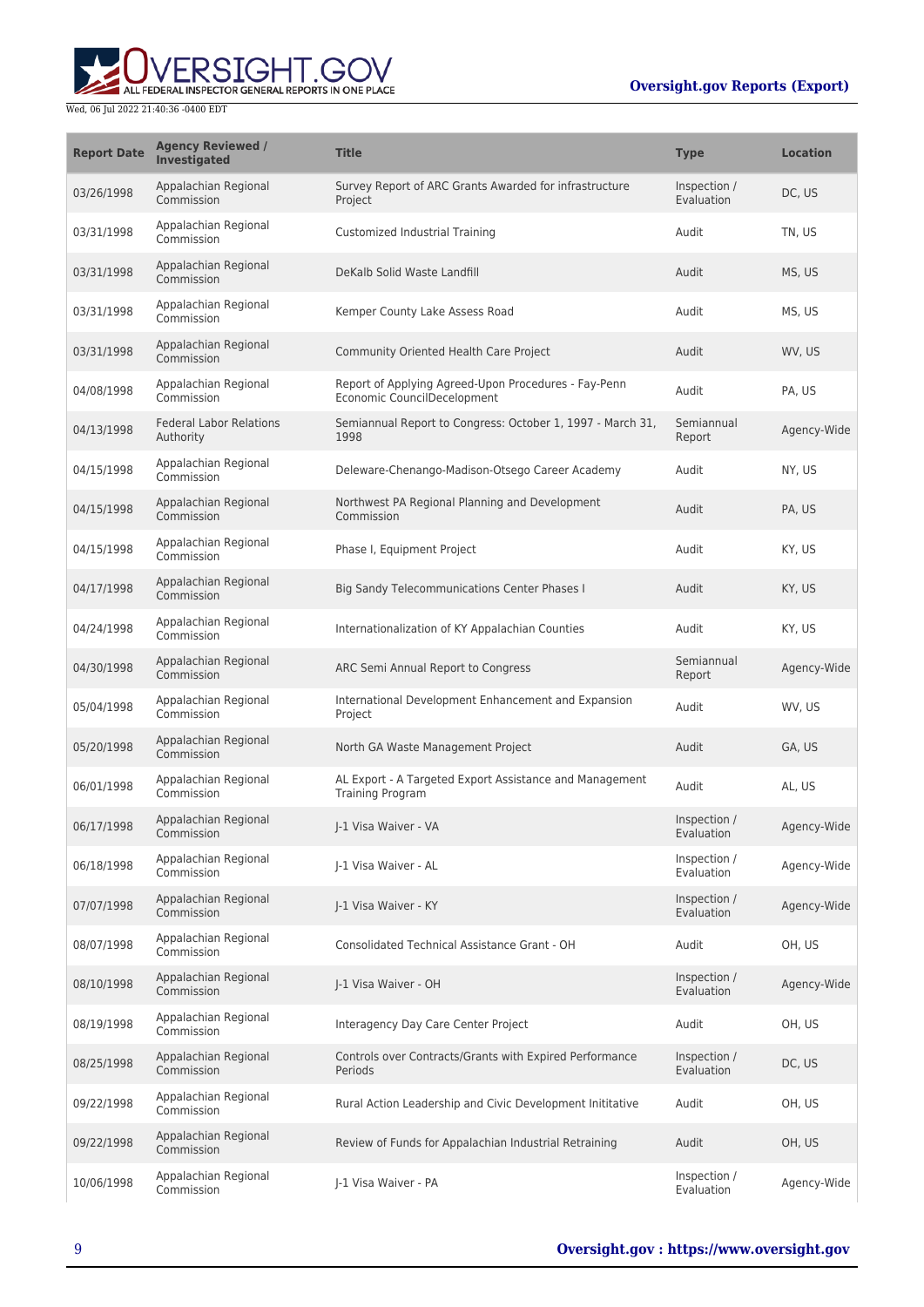# ERSIGHT.GOV ALL FEDERAL INSPECTOR GENERAL REPORTS IN ONE PLACE

| <b>Report Date</b> | <b>Agency Reviewed /</b><br><b>Investigated</b> | <b>Title</b>                                                                                                                   | <b>Type</b>                | <b>Location</b>                      |
|--------------------|-------------------------------------------------|--------------------------------------------------------------------------------------------------------------------------------|----------------------------|--------------------------------------|
| 10/15/1998         | Appalachian Regional<br>Commission              | I-1 Visa Waiver - NY                                                                                                           | Inspection /<br>Evaluation | Agency-Wide                          |
| 10/30/1998         | <b>Federal Labor Relations</b><br>Authority     | Semiannual Report to Congress: April 1, 1998 - September 30,<br>1998                                                           | Semiannual<br>Report       | Agency-Wide                          |
| 11/20/1998         | Appalachian Regional<br>Commission              | Enhancement of Business School Technology                                                                                      | Audit                      | MD, US                               |
| 11/20/1998         | Appalachian Regional<br>Commission              | Tri-Cities Appalachian International Trading Network                                                                           | Audit                      | TN, US                               |
| 11/20/1998         | Appalachian Regional<br>Commission              | ARC Semi Annual Report to Congress                                                                                             | Semiannual<br>Report       | Agency-Wide                          |
| 12/02/1998         | Appalachian Regional<br>Commission              | Appalachian International Business Center                                                                                      | Audit                      | NC, US                               |
| 02/23/1999         | Appalachian Regional<br>Commission              | <b>Consolidated Technical Assistance Grant - MS</b>                                                                            | Audit                      | $\bullet$ MS, US<br>$\bullet$ MS, US |
| 02/26/1999         | Appalachian Regional<br>Commission              | Review Report on Buckhorn Leadership Initiative                                                                                | Audit                      | KY, US                               |
| 03/10/1999         | Appalachian Regional<br>Commission              | Lake Cumberland Regional Justice and Victims Advocacy<br>Project                                                               | Audit                      | KY, US                               |
| 03/17/1999         | Appalachian Regional<br>Commission              | Controls over Contracts/Grants with Expired Performance<br>Periods                                                             | Inspection /<br>Evaluation | DC, US                               |
| 03/22/1999         | Appalachian Regional<br>Commission              | Review of Economic Development Information System                                                                              | Audit                      | SC, US                               |
| 03/22/1999         | Appalachian Regional<br>Commission              | Review of Telecommunications Adding Rural Counties to<br>AppNet                                                                | Audit                      | SC, US                               |
| 03/22/1999         | Appalachian Regional<br>Commission              | Review of Internet Training Facilities Project                                                                                 | Audit                      | SC, US                               |
| 03/24/1999         | Appalachian Regional<br>Commission              | Review of Science and Math to go Project                                                                                       | Audit                      | SC, US                               |
| 03/25/1999         | Appalachian Regional<br>Commission              | Review of the McCreary County Educational Development<br>Foundation                                                            | Audit                      | KY, US                               |
| 03/31/1999         | Office of Personnel<br>Management               | Semiannual Report to Congress October 1, 1998 - March 31,<br>1999                                                              | Semiannual<br>Report       | Agency-Wide                          |
| 03/31/1999         | Appalachian Regional<br>Commission              | Review of The Presbyterian Child Welfare Agency - Breathitt<br>Montessori Pre-School Relocation                                | Audit                      | KY, US                               |
| 03/31/1999         | Appalachian Regional<br>Commission              | Review of The Presbyterian Child Welfare Agency                                                                                | Audit                      | KY, US                               |
| 04/14/1999         | <b>Federal Labor Relations</b><br>Authority     | Management Letter- Reviewing and Revising Pre 1995<br>Delegations of Authority, Memoranda of Understanding and<br>Instructions | Other                      | Agency-Wide                          |
| 04/22/1999         | Appalachian Regional<br>Commission              | J-1 Visa Waiver - AL                                                                                                           | Inspection /<br>Evaluation | Agency-Wide                          |
| 04/30/1999         | Appalachian Regional<br>Commission              | <b>GA RLF</b>                                                                                                                  | Audit                      | GA, US                               |
| 04/30/1999         | <b>Federal Labor Relations</b><br>Authority     | Semiannual Report to Congress: October 1, 1998 - March 31,<br>1999                                                             | Semiannual<br>Report       | Agency-Wide                          |
| 05/05/1999         | Appalachian Regional<br>Commission              | Review of AL Strategic Plan for Telecommunications                                                                             | Audit                      | AL, US                               |
| 05/05/1999         | Appalachian Regional<br>Commission              | Review of Consolidated Technical Assistance Program                                                                            | Audit                      | AL, US                               |
| 05/14/1999         | Appalachian Regional<br>Commission              | Review of Debkilb County Tourism/Business Development<br>Center                                                                | Audit                      | AL, US                               |
| 05/26/1999         | Appalachian Regional<br>Commission              | Survey Report - Review of Jefferson County Distance Learning                                                                   | Audit                      | AL, US                               |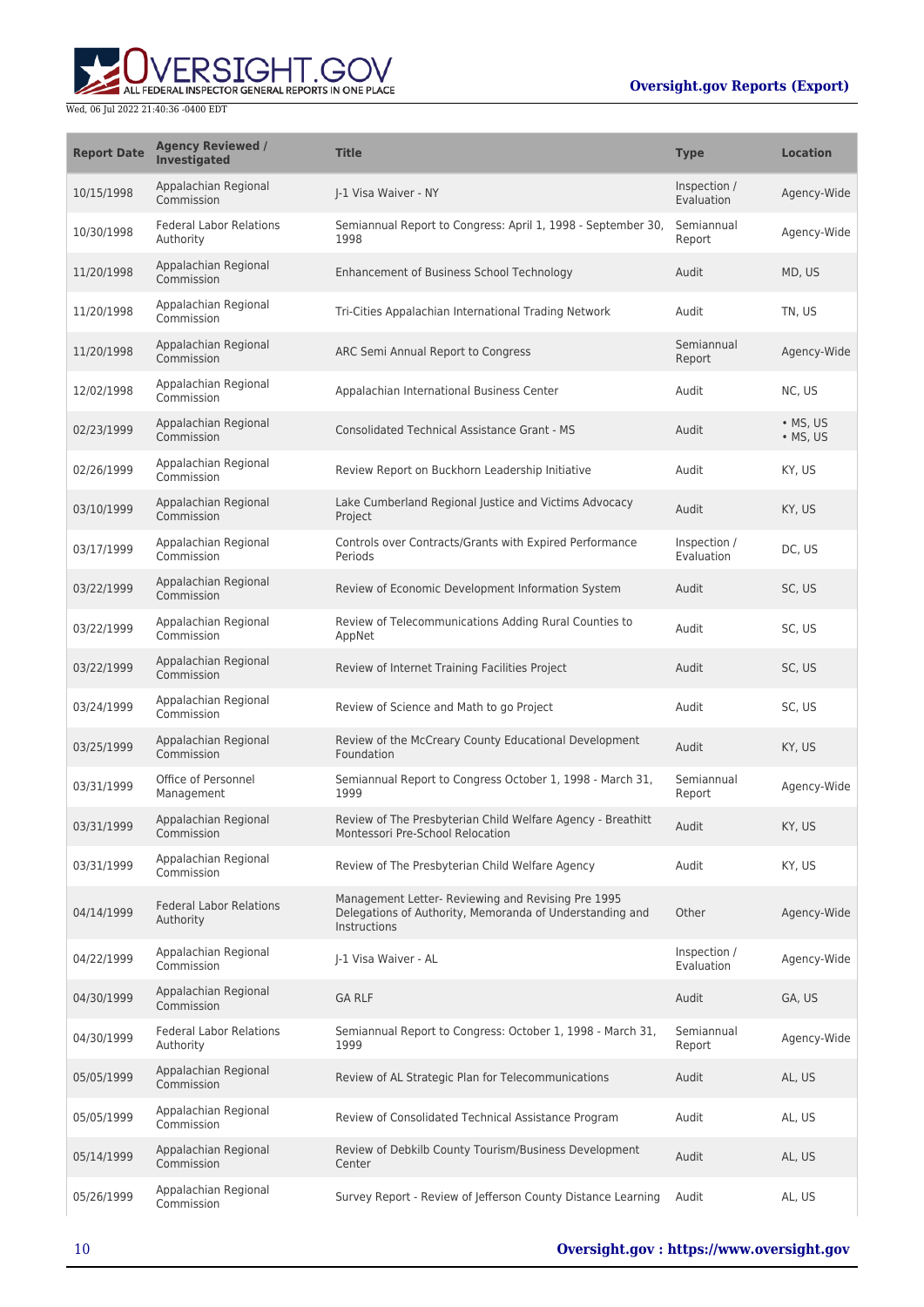

| <b>Report Date</b> | <b>Agency Reviewed /</b><br><b>Investigated</b> | <b>Title</b>                                                              | <b>Type</b>                | <b>Location</b> |
|--------------------|-------------------------------------------------|---------------------------------------------------------------------------|----------------------------|-----------------|
| 06/02/1999         | Appalachian Regional<br>Commission              | ARC Semi Annual Report to Congress                                        | Semiannual<br>Report       | Agency-Wide     |
| 07/01/1999         | Appalachian Regional<br>Commission              | Review of Entrepreneurial Education Project                               | Audit                      | GA, US          |
| 07/01/1999         | Appalachian Regional<br>Commission              | <b>Consolidated Technical Assistance Grant - WV</b>                       | Audit                      | WV, US          |
| 07/08/1999         | Appalachian Regional<br>Commission              | Southwest Regional Jail/Industrial Park Water Project                     | Audit                      | WV, US          |
| 08/05/1999         | Appalachian Regional<br>Commission              | Survey of Timeliness of Claims Processing & Follow-up Action              | Inspection /<br>Evaluation | DC, US          |
| 08/25/1999         | Appalachian Regional<br>Commission              | J-1 Visa Waiver - NY                                                      | Inspection /<br>Evaluation | Agency-Wide     |
| 08/25/1999         | Appalachian Regional<br>Commission              | Training Tomorrow's Workforce                                             | Audit                      | KY, US          |
| 08/31/1999         | Appalachian Regional<br>Commission              | Northern Tier Regional Planning and Development Council                   | Audit                      | PA, US          |
| 08/31/1999         | Appalachian Regional<br>Commission              | TN Quality Award Alliance Global Market Development Phase<br>$\mathbf{H}$ | Audit                      | TN, US          |
| 09/03/1999         | Appalachian Regional<br>Commission              | <b>NC Technical Assistance</b>                                            | Audit                      | NC, US          |
| 09/15/1999         | Appalachian Regional<br>Commission              | PA Department of Community and Economic Development                       | Audit                      | PA, US          |
| 09/20/1999         | Appalachian Regional<br>Commission              | TN Regional Entrepreneurial initiative                                    | Audit                      | TN, US          |
| 09/24/1999         | Appalachian Regional<br>Commission              | Rockcastle County Economic Development Initiative                         | Audit                      | KY, US          |
| 09/29/1999         | Appalachian Regional<br>Commission              | Grant Agreement Expenditures Audit NC                                     | Audit                      | NC, US          |
| 09/30/1999         | Office of Personnel<br>Management               | Semiannual Report to Congress April 1, 1999 - September 30,<br>1999       | Semiannual<br>Report       | Agency-Wide     |
| 09/30/1999         | Appalachian Regional<br>Commission              | J-1 Visa Waiver - AL                                                      | Inspection /<br>Evaluation | Agency-Wide     |
| 09/30/1999         | Appalachian Regional<br>Commission              | Facilities Master Planning Project                                        | Audit                      | OH, US          |
| 09/30/1999         | Appalachian Regional<br>Commission              | Review of Rural Health and Wellness Program                               | Audit                      | KY, US          |
| 10/07/1999         | <b>Federal Labor Relations</b><br>Authority     | Semiannual Report to Congress: April 1, 1999 - September 30,<br>1999      | Semiannual<br>Report       | Agency-Wide     |
| 10/20/1999         | Appalachian Regional<br>Commission              | OH University Southern Campus Technology Outreach Center                  | Audit                      | OH, US          |
| 10/20/1999         | Appalachian Regional<br>Commission              | Review of Welding Laboratory/Classroom Project                            | Audit                      | NY, US          |
| 10/22/1999         | Appalachian Regional<br>Commission              | Review of Wrap Around Child Care Project                                  | Audit                      | NY, US          |
| 10/27/1999         | Appalachian Regional<br>Commission              | Review of Southern Tier Rail Line Development Project                     | Audit                      | NY, US          |
| 10/27/1999         | Appalachian Regional<br>Commission              | Review of Rail line Preservation Project                                  | Audit                      | NY, US          |
| 10/28/1999         | Appalachian Regional<br>Commission              | Purchasing of Goods and Services                                          | Inspection /<br>Evaluation | DC, US          |
| 11/01/1999         | Appalachian Regional<br>Commission              | ARC Semi Annual Report to Congress                                        | Semiannual<br>Report       | Agency-Wide     |